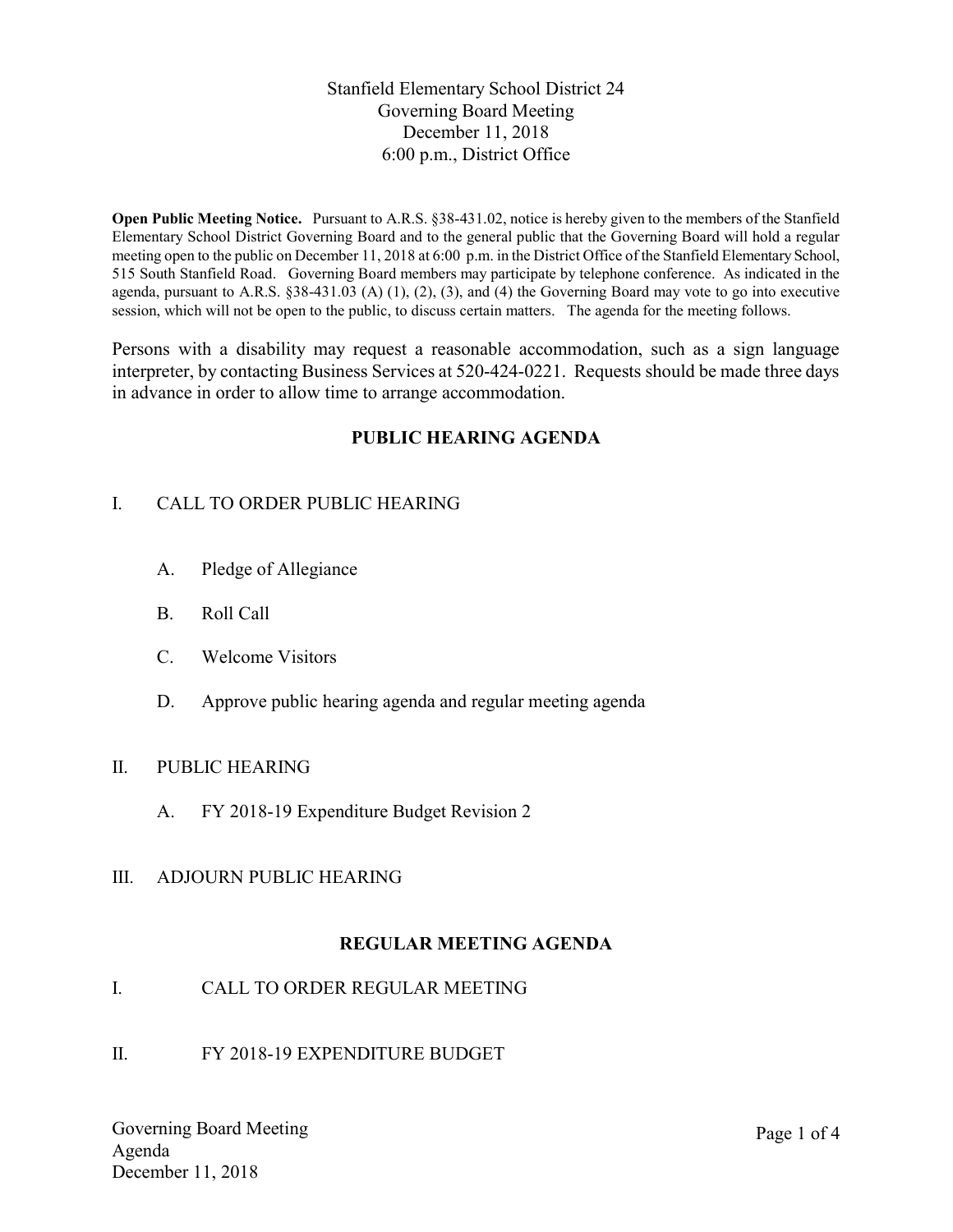- A. Adopt the proposed FY 2018-19 Expenditure Budget Revision 2.
- B. Authorize FY 2018-19 expenditures to exceed Program, Function, and Object section budgets.

## III. CALL TO THE PUBLIC

Guidance for Public Participation in Board Meetings is provided in Policy BEDH. The President may recognize individuals wishing to address the Board under Call to the Public or under the item on the Agenda they wish to address. Each individual will be allowed five minutes unless additional time was requested and granted in advance by the Superintendent or President. ARS 38-432.02(H) provides that Board members shall not respond to comments unless the item is on the agenda. Pursuant to Federal Public Law 103-382, Title 8 (Impact Aid), and the District's Indian Education Policy (IGAK), this call is for any member of our district.

The Board shall not hear personal complaints against school personnel or a person connected with the district. A procedure is provided by the Board for disposition of legitimate complaints in Policies KL, KB and KLD.

# LLAMADA AL PÚBLICO

La póliza BEDH, provee una guía publica para participar en juntas de la Mesa Directiva. El presidente de la Mesa Directiva puede reconocer a los individuos que desean dirigirse a la mesa bajo llamada al público o bajo el artículo en la agenda que desean tratar. A cada individuo se le otorgaran cinco minutos de tiempo, a menos que el Presidente o Superintendente le hayan concedido tiempo adicional por adelantado. La Póliza ARS 38- 432.02 dice que ningún miembro de la mesa responderá a ningún tipo de comentarios de temas que no estén en la agenda. De conformidad con la Ley Pública Federal 103-382, Título 8 (Impact Aid) y la Política de Educación Indígena del Distrito (IGAK), esta convocatoria es para cualquier miembro de nuestro distrito.

La mesa no oirá quejas personales en contra de personal de la escuela o personas que tengan alguna conexión con el Distrito. Para este tipo de quejas la mesa provee otro tipo de procedimientos para la disposición de quejas legítimas las cuales se encuentran en las siguientes Pólizas KL, KB, y KLD.

#### IV. APPROVAL OF MINUTES

Approve the November 6, 2018 regular governing board meeting minutes.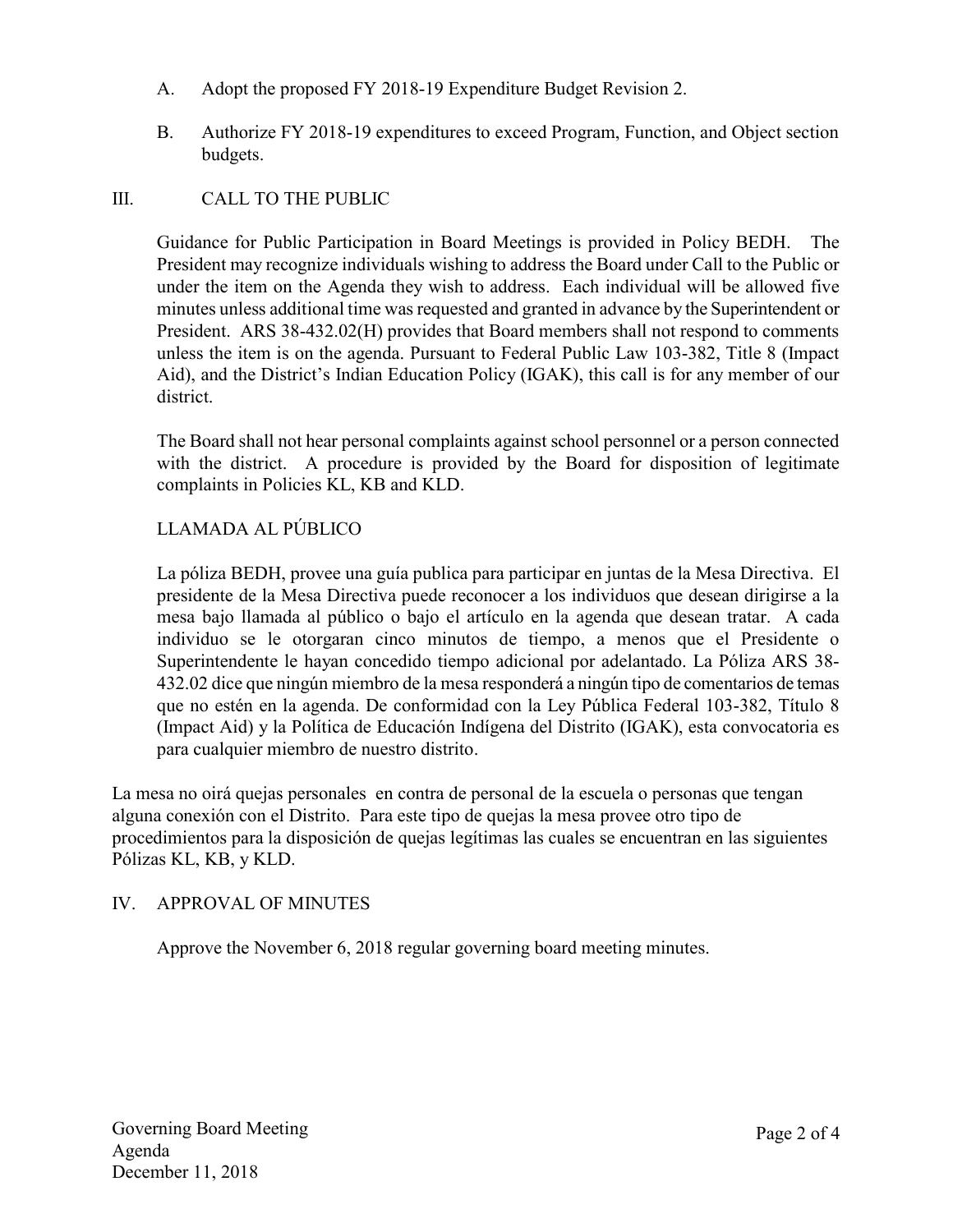### V. REPORTS

- A. Superintendent's Report
	- 1. Winter break activities
	- 2. Contract in Food Service and Self Ops
	- 3. Physical Plant Updating
- B. November Public Funds Expenditure Reports (Pages 1 4)
- C. November Student Activities Report (Page 5)
- D. Principal's Report (Page 6-7) 1. Discipline Report
- E. Operations Support Services Reports (Pages 8-9)
	- 1. Operations
	- 2. Technology
- VI. NEW BUSINESS ACTION ITEMS PERSONNEL

All hiring is pending satisfactory completion of background investigation, records verification, and fingerprint report.

- A. Approve hire for 2018-19, Notice of Substitute Food Service and Substitute Maintenance for Lidia Rojas.
- B. Approve hire for 2018-19, Notice of Substitute Food Service for Daniel Dippold.
- C. Approve hire, Sultan Ali for Bus Driver, Notice of "At-Will" Appointment-189-day schedule, 1.0 FTE positions, effective December 3, 2018
- D. Accept resignation of Nicholas Huys, Teacher, effective November 29, 2018 (Page 10)
- E. Approve extra duty for the 2018-19 school year prorated for partial days for Rudy Macias, flag football

#### VII. NEW BUSINESS ACTION ITEMS – BUSINESS

- A. Ratify approval of payroll vouchers
	- 1. PV10 \$ 142,650.40
	- 2. PV11 \$ 22,573.15
	- 3. PV12 \$ 136,186.59